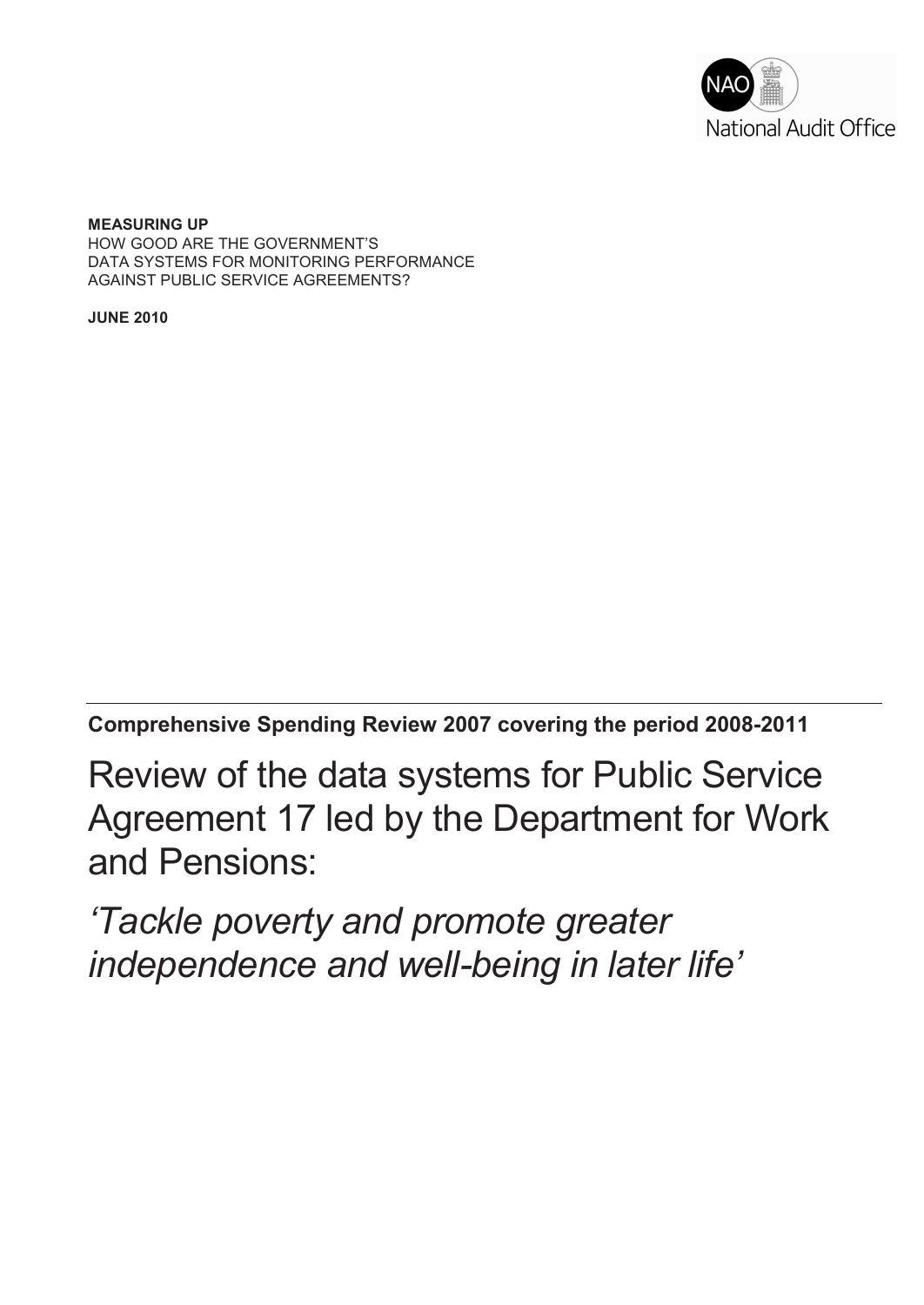Our vision is to help the nation spend wisely.

We apply the unique perspective of public audit to help Parliament and government drive lasting improvement in public services.

The National Audit Office scrutinises public spending on behalf of Parliament. The Comptroller and Auditor General, Amyas Morse, is an Officer of the House of Commons. He is the head of the National Audit Office which employs some 900 staff. He and the National Audit Office are totally independent of Government. He certifies the accounts of all Government departments and a wide range of other public sector bodies; and he has statutory authority to report to Parliament on the economy, efficiency and effectiveness with which departments and other bodies have used their resources. Our work leads to savings and other efficiency gains worth many millions of pounds; £890 million in 2009-10.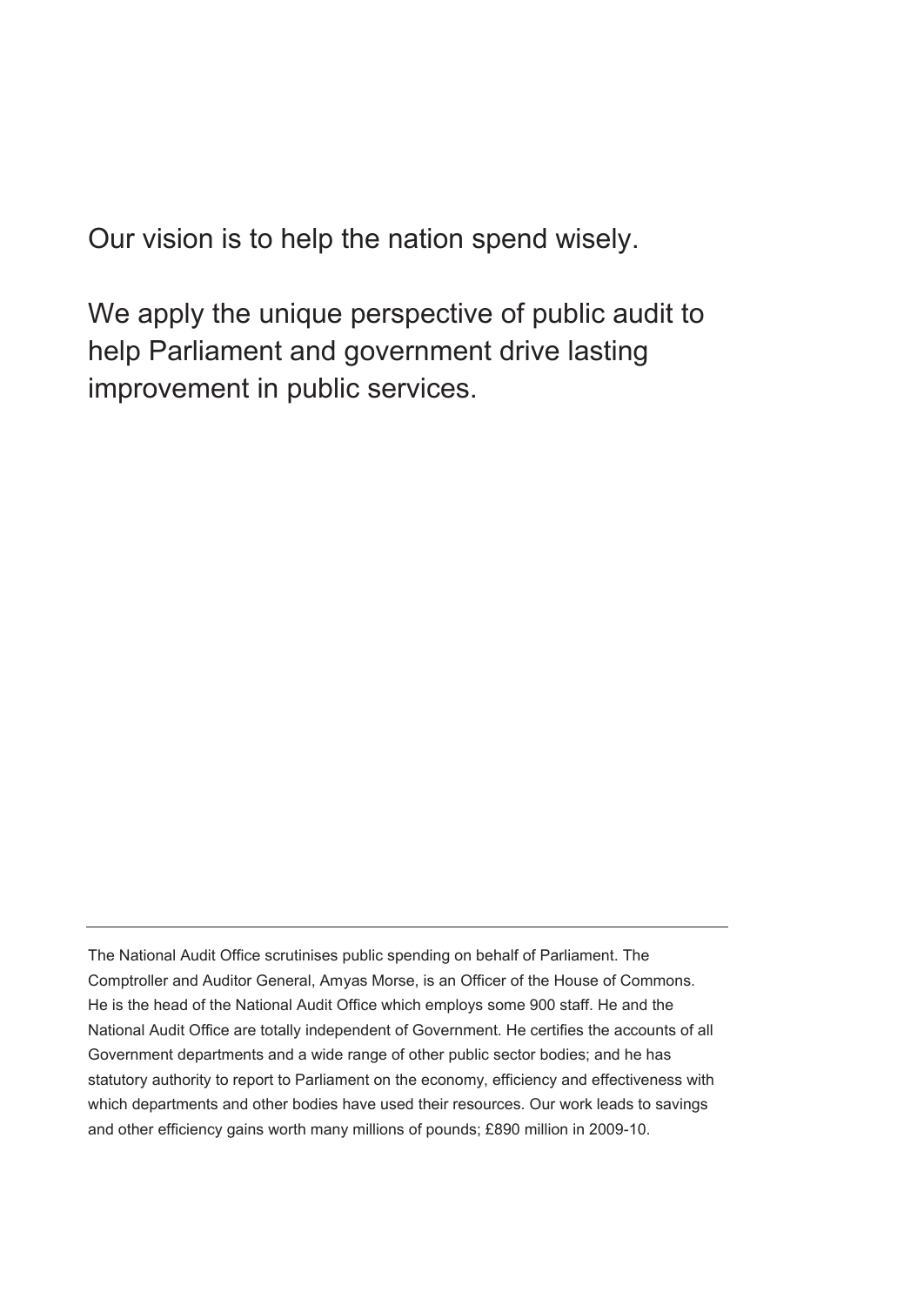

# **Contents**

| <b>Summary</b>                                                                                                         | 4  |
|------------------------------------------------------------------------------------------------------------------------|----|
| Findings and conclusions for individual data systems                                                                   | 9  |
| Indicator 17.1: The employment rate of those aged 50-69 and<br>difference between this and the overall employment rate | 9  |
| Indicator 17.2: The percentage of pensioners in low income                                                             | 10 |
| Indicator 17.3: Healthy life expectancy at age 65                                                                      | 12 |
| Indicator 17.4: The proportion of people over 65 who are satisfied<br>with their home and their neighbourhood          | 14 |
| Indicator 17.5: The extent to which people over 65 receive the<br>support they need to live independently at home      | 16 |

The National Audit Office study team consisted of:

Emma Huxley under the direction of Marcia Lant. KPMG completed the detailed fieldwork and initial draft report working to the NAO.

This report can be found on the National Audit Office website at www.nao.org.uk

For further information, please contact:

National Audit Office 157-197 Buckingham Palace Road Victoria London SW1W 9SP

Tel: 020 7798 7400

Email: enquiries@nao.gsi.gov.uk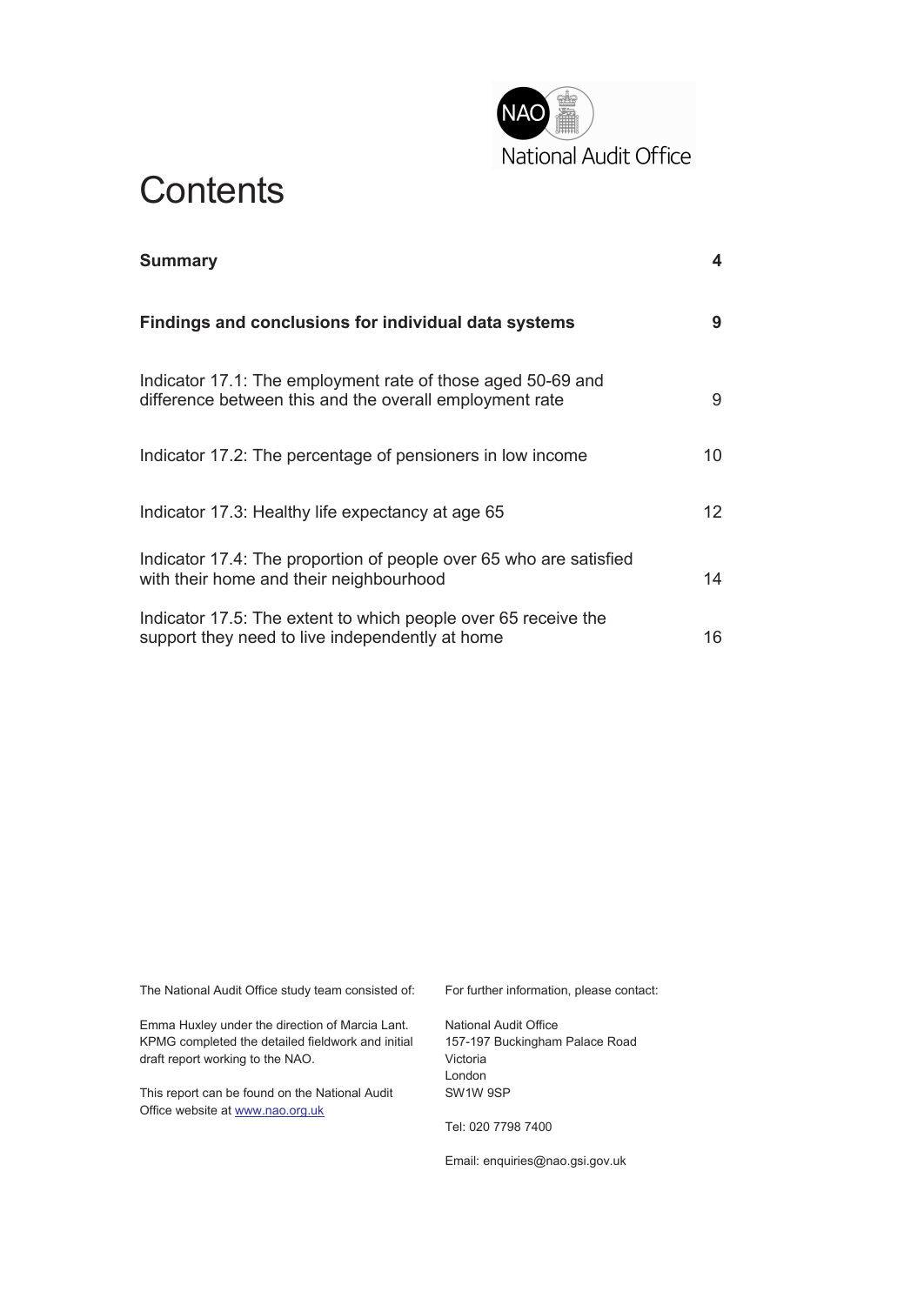# **Summary**

## **Introduction**

1. This report summarises the results of our examination of the data systems used by the Government in 2009 to monitor and report on progress against Public Service Agreement (PSA) 17 - Tackle poverty and promote greater independence and wellbeing in later life.

## **The PSA and the Departments**

- 2. PSAs are at the centre of the Government's performance measurement system. PSAs are usually three year agreements, set during the spending review process and negotiated between Departments and the Treasury. They set the objectives for the priority areas of Government's work.
- 3. This PSA is led by the Department for Work and Pensions (DWP, the Department). Each PSA has a Senior Responsible Officer who is responsible for maintaining a sound system of control across Departmental boundaries that supports the achievement of the PSA. The underlying data systems are an important element in this framework of control.
- 4. The most recent public statement provided by the Department on progress against this PSA at the time this review was carried out was in its 2009 Departmental Report.

# **The purpose and scope of this review**

- 5. The Government invited the Comptroller and Auditor General to validate the data systems used by Government to monitor and report its performance. During the period September 2009 to November 2009, the National Audit Office (NAO) carried out an examination of the data systems for all the indicators used to report performance against this PSA. This involved a detailed review of the processes and controls governing:
	- the match between the indicators selected to measure performance and the PSA - the indicators should address all key elements of performance referred to in the PSA;
	- the match between indicators and their data systems the data system should produce data that allows the Department to accurately measure the relevant element of performance;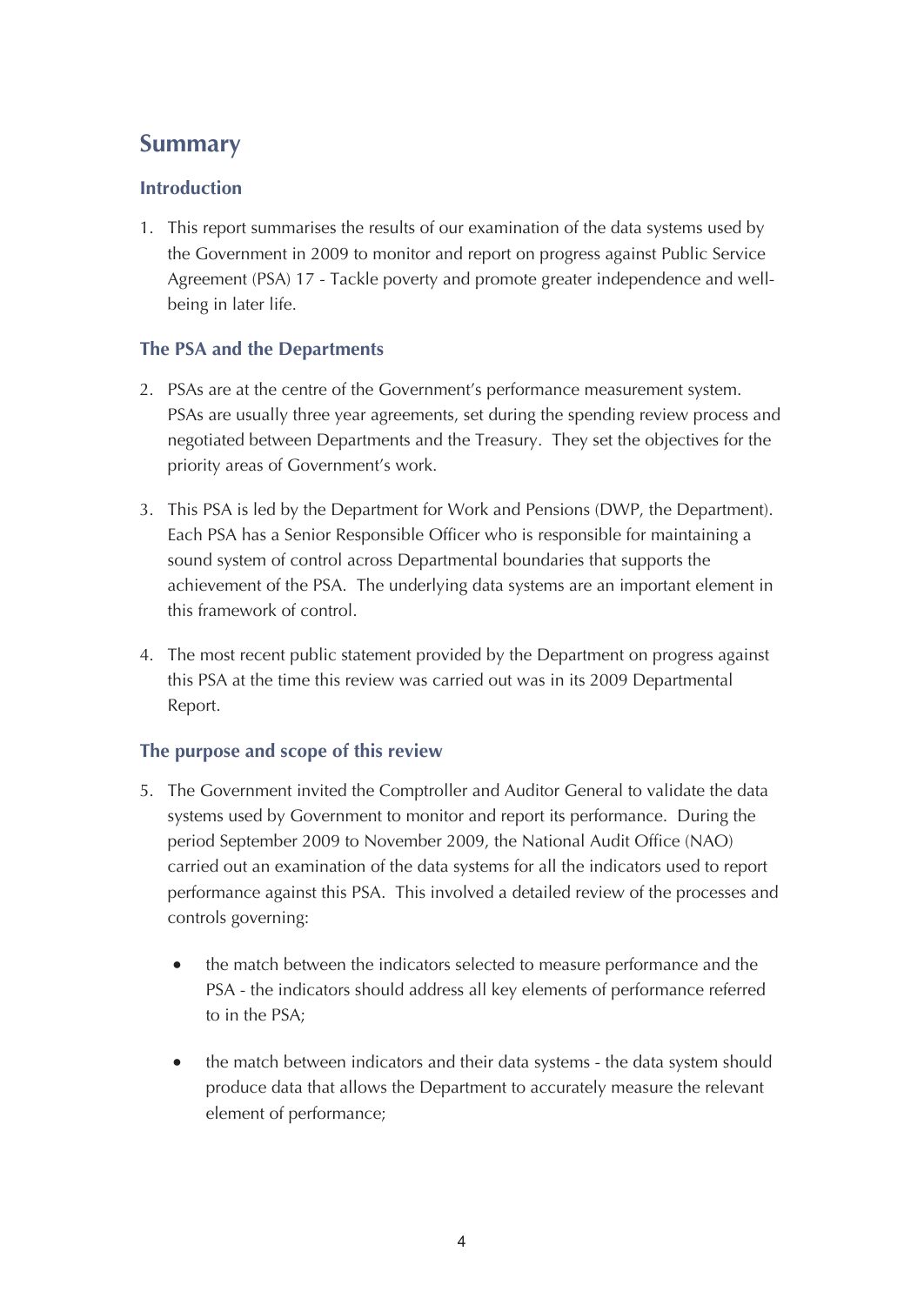- · for each indicator, the selection, collection, processing and analysis of data control procedures should mitigate all known significant risks to data reliability. In addition, system processes and controls should be adequately documented to support consistent application over time; and
- the reporting of results outturn data should be presented fairly for all key aspects of performance referred to. Any significant limitations should be disclosed and the implications for interpreting progress explained.
- 6. Our conclusions are summarised in the form of traffic lights (see figure 1). The ratings are based on the extent to which the Department has:
	- (i) put in place and operated internal controls over the data systems that are effective and proportionate to the risks involved; and
	- (ii) explained clearly any limitations in the quality of its data systems to Parliament and the public.
- 7. The remaining sections of this report provide an overview of the results of our assessment, followed by a brief description of the findings and conclusions for each individual data system. Our assessment does not provide a conclusion on the accuracy of the outturn figures included in the Department's public performance statements. This is because the existence of sound data systems reduces, but does not eliminate, the possibility of error in reported data.

| <b>Rating</b>                | <b>Description</b>                                                                                                                                                        |  |  |
|------------------------------|---------------------------------------------------------------------------------------------------------------------------------------------------------------------------|--|--|
| <b>GREEN (Fit</b>            | The data system is fit for the purpose of measuring and reporting                                                                                                         |  |  |
| for purpose)                 | performance against the indicator.                                                                                                                                        |  |  |
| <b>GREEN</b><br>(Disclosure) | The data system is appropriate for the indicator and the<br>Department has explained fully the implications of limitations<br>that cannot be cost-effectively controlled. |  |  |
| <b>AMBER</b>                 | Broadly appropriate, but needs strengthening to ensure that                                                                                                               |  |  |
| (Systems)                    | remaining risks are adequately controlled.                                                                                                                                |  |  |
| <b>AMBER</b><br>(Disclosure) | Broadly appropriate, but includes limitations that cannot be cost-<br>effectively controlled; the Department should explain the<br>implications of these.                 |  |  |
| <b>RED (Not fit)</b>         | The data system is not fit for the purpose of measuring and                                                                                                               |  |  |
| for purpose)                 | reporting performance against the indicator.                                                                                                                              |  |  |
| <b>RED (Not</b>              | The Department has not yet put in place a system to measure                                                                                                               |  |  |
| established)                 | performance against the indicator.                                                                                                                                        |  |  |

# **Figure 1: Key to traffic light ratings**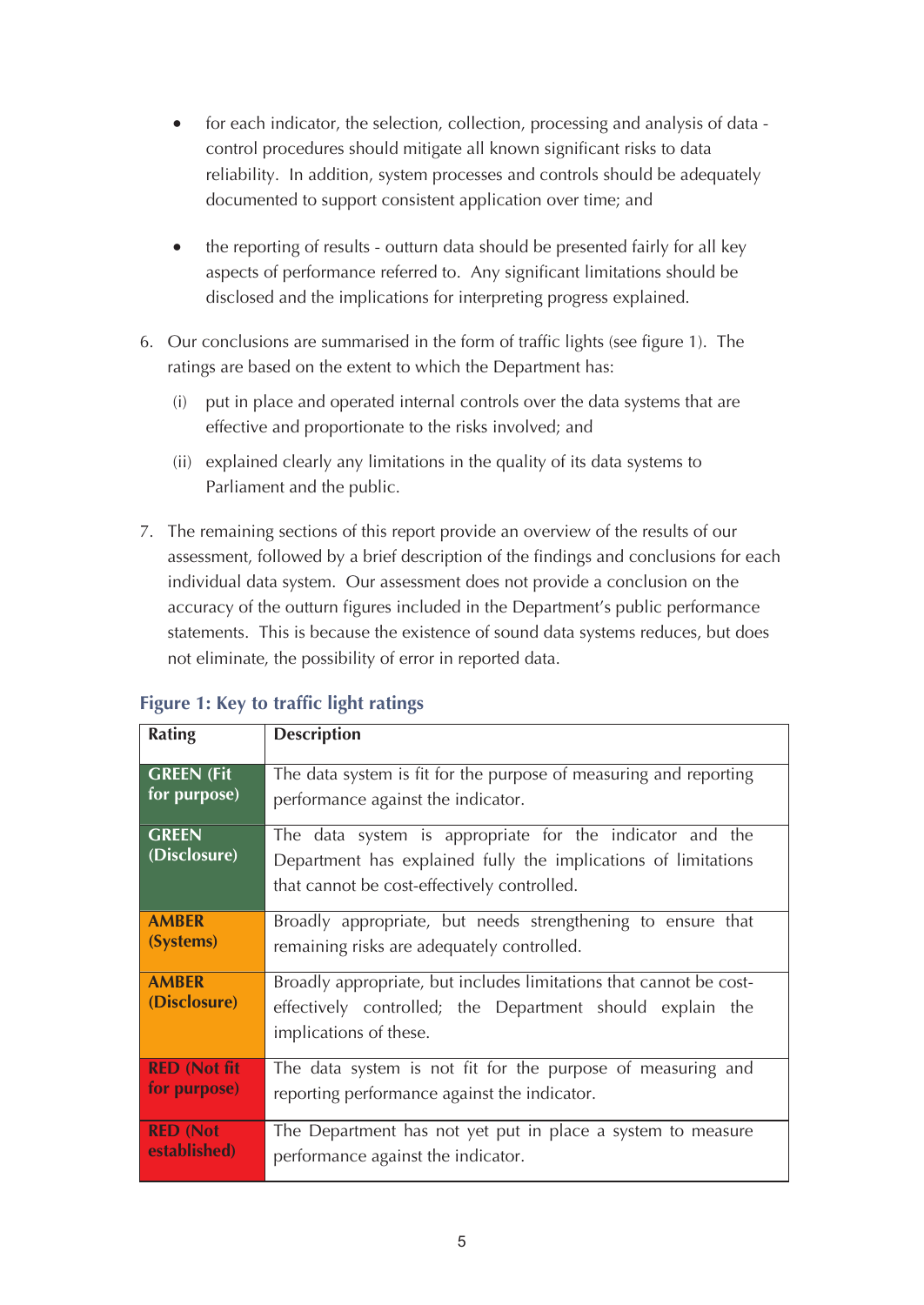### **Overview**

- 8. The aim of this PSA is to tackle poverty and promote greater independence and well-being in later life. The PSA seeks to raise healthy life expectancy, improve older people's satisfaction with their home and neighbourhood, and support them to live independently.
- 9. This PSA is supported by five indicators, which are detailed in figure 2 below. For this PSA we have concluded that the indicators selected to measure progress are consistent with the scope of the PSA and afford a reasonable view of progress.
- 10. The validity of indicators 17.1 and 17.2 are deemed to be fit for purpose.
- 11. The validity of indicators 17.3 and 17.4 are deemed to be broadly appropriate, but contain limitations which cannot be cost-effectively controlled. The main limitation is the time lag between the period being reported against and the availability of data relating to this period. The Department should explain the reasons why the delay occurs within its performance reports.
- 12. In addition, with regard to indicator 17.4, further work was still required at the time of this review to ensure that the new survey being used is adequate for the reporting requirements of this indicator. Plans were in place to ascertain applicability. The time lag in obtaining the data for publication also limits its usefulness in measuring performance within the Spending Review period. However, by the time that this indicator is used to assess performance over the CSR07 period, two further data sets will have been collected covering the period to 2009/10.
- 13. The validity of indicator 17.5 is deemed to be broadly appropriate but contains limitations which cannot be cost-effectively controlled. Whilst it is acknowledged that the indicator uses an established data source, there are nevertheless weaknesses in the data stream used. However, having considered the possible solutions to these issues, the Department does not believe it would be cost-effective to correct them. The Department should explain these limitations within its performance reports. The Measurement Annex for this indicator has been reviewed and updated and was awaiting Prime Minister's Delivery Unit and HM Treasury approval at the time of the data validation exercise.
- 14. Further information can be found in the "findings and conclusions for individual data systems" section of this report.
- 15. Figure 2 summarises our assessment of the data systems.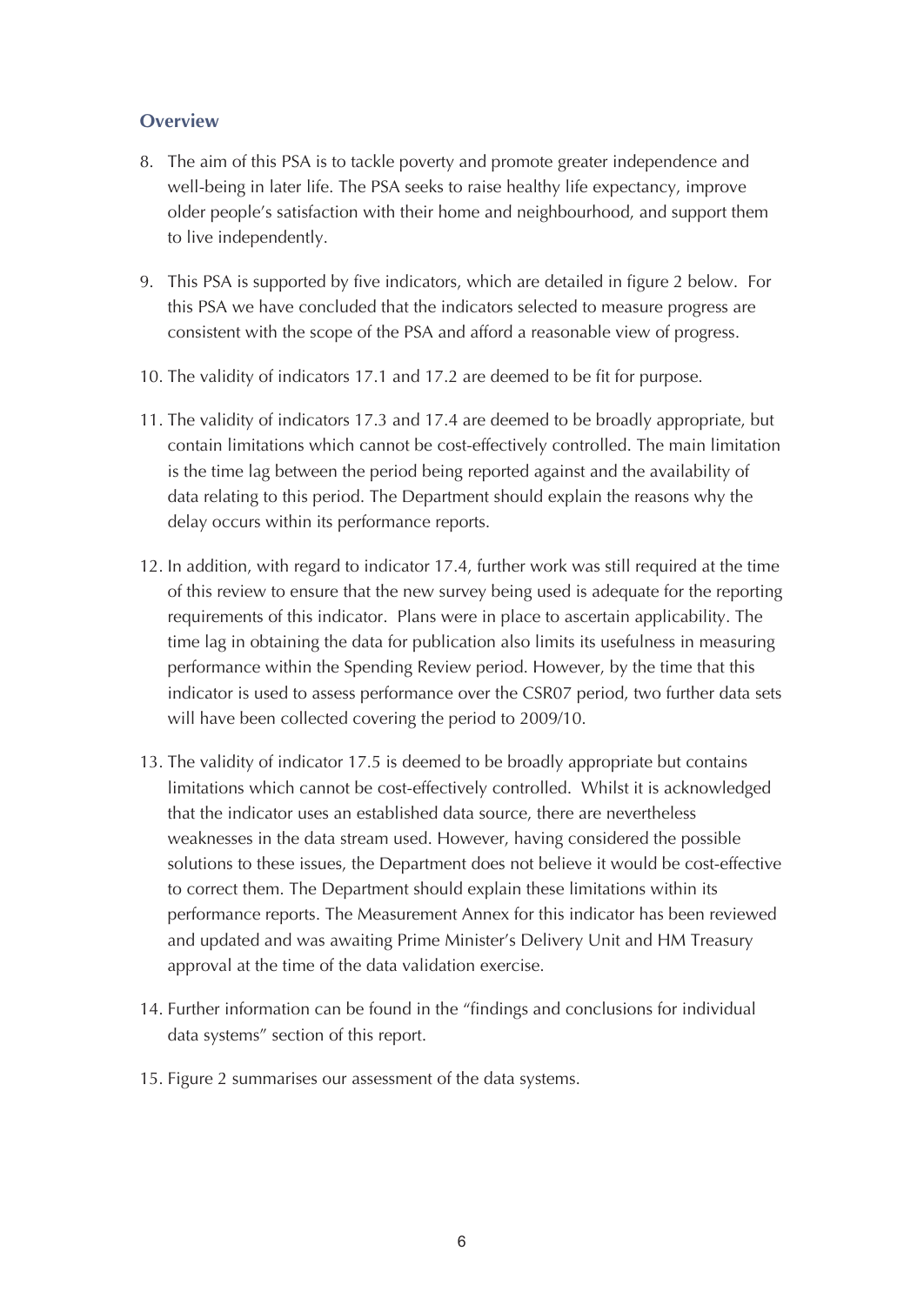| <b>No</b> | <b>Indicator</b>                                                                                       | <b>Rating</b>                     |
|-----------|--------------------------------------------------------------------------------------------------------|-----------------------------------|
| 17.1      | The employment rate of those aged 50-69 and difference<br>between this and the overall employment rate | <b>GREEN</b><br>(Fit for purpose) |
| 17.2      | The percentage of pensioners in low income                                                             | <b>GREEN</b><br>(Fit for purpose) |
| 17.3      | Healthy life expectancy at age 65                                                                      | <b>AMBER</b><br>(Disclosure)      |
| 17.4      | The proportion of people over 65 who are satisfied with<br>their home and their neighbourhood          | <b>AMBER</b><br>(Disclosure)      |
| 17.5      | The extent to which people over 65 receive the support<br>they need to live independently at home      | <b>AMBER</b><br>(Disclosure)      |

### **Figure 2: Summary of assessments for indicator data systems**

- 16. The Department has integrated the indicators within this PSA into its operational and performance management activities, for instance by integrating them into its business plan and performance reports. The Department has in place satisfactory processes and controls designed to ensure the effective operation of business critical IT systems, including those used to collect, analyse and present performance information in respect of its PSAs. The Department's Information Technology Director General is responsible for ensuring sound departmental IT controls are established.
- 17. The Department's Finance Director General has Board level responsibility for data quality. However, issues of data quality are considered at many different levels within the Department, for example, the Department has a separate Information Directorate, which is responsible for the Department's overall strategy on data quality and statistical sampling as well as providing information and training on compliance with the National Statistics framework and good practice for data quality in general to its analysts.
- 18. The Department's Corporate Risk Management Team within its Risk Assurance Division coordinates departmental risk management. The Department's Directors General and Programme Boards are responsible for risk management on individual PSA indicators, and data quality risks are normally managed at this level. However, data quality risks can be escalated to the Departmental Board's Risk Register for discussion through the Department's Management Board and the Departmental Audit Committee.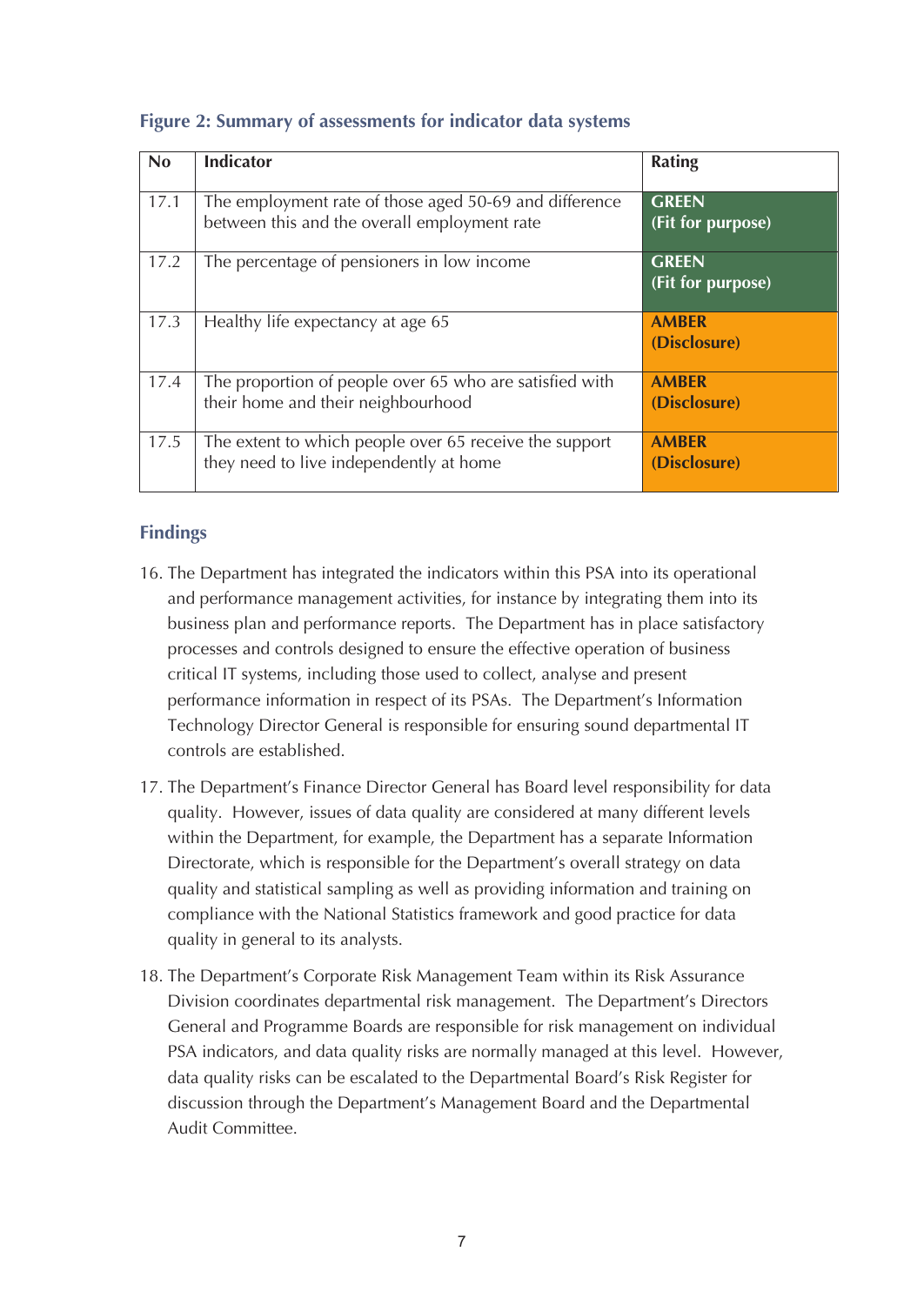- 19. The Department undertakes internal performance monitoring and reporting through its Policy and Performance team, with analysis being completed in respect of performance against its PSAs and the underlying indicators, including the preparation of detailed reports setting out progress in key areas of activity, current performance against the relevant indicators, significant risks to performance and further action to be taken in order to mitigate the risks identified and to further the achievement of the Department's objectives. The information provided for the performance reports is received via the Department's PSA Senior Responsible Officers and their respective Policy Leads and Lead Analysts. Performance is reported externally twice a year in the Department's Autumn Performance Report and its Departmental Report.
- 20. Our main conclusions and recommendations on the Department's overall arrangements with respect to the PSA and the indicators that it encompasses are as follows:
	- The Department's governance arrangements in respect of its PSAs are satisfactory. The responsibilities for its PSA indicators and data quality have been clearly assigned and the Department has processes in place to monitor and report performance against those indicators, with sufficient regard given to data quality in respect of PSA indicators.
	- The Department has agreed Measurement Annexes for all of its PSA indicators, with the exception of 17.5 which was being reviewed at the time of our audit, and is now approved setting out the definition of the indicator and the data sources to be used.
	- The Department does not in all cases have detailed written procedure notes in place where data is received from other government bodies, explaining how the information is received, analysed for reasonableness and used to measure and report performance against the relevant indicator. However, the Department considers, and we acknowledge, that these processes are relatively simple and therefore the lack of procedure notes does not constitute a particular risk to data quality. Nevertheless, the Department could improve its processes by compiling such written procedure notes.
	- · Where deficiencies in systems are present, appropriate disclosures should be made by the Department together with the effect this has on reported data. Where these findings have implications for individual indicators, we detail them in the next section of this report.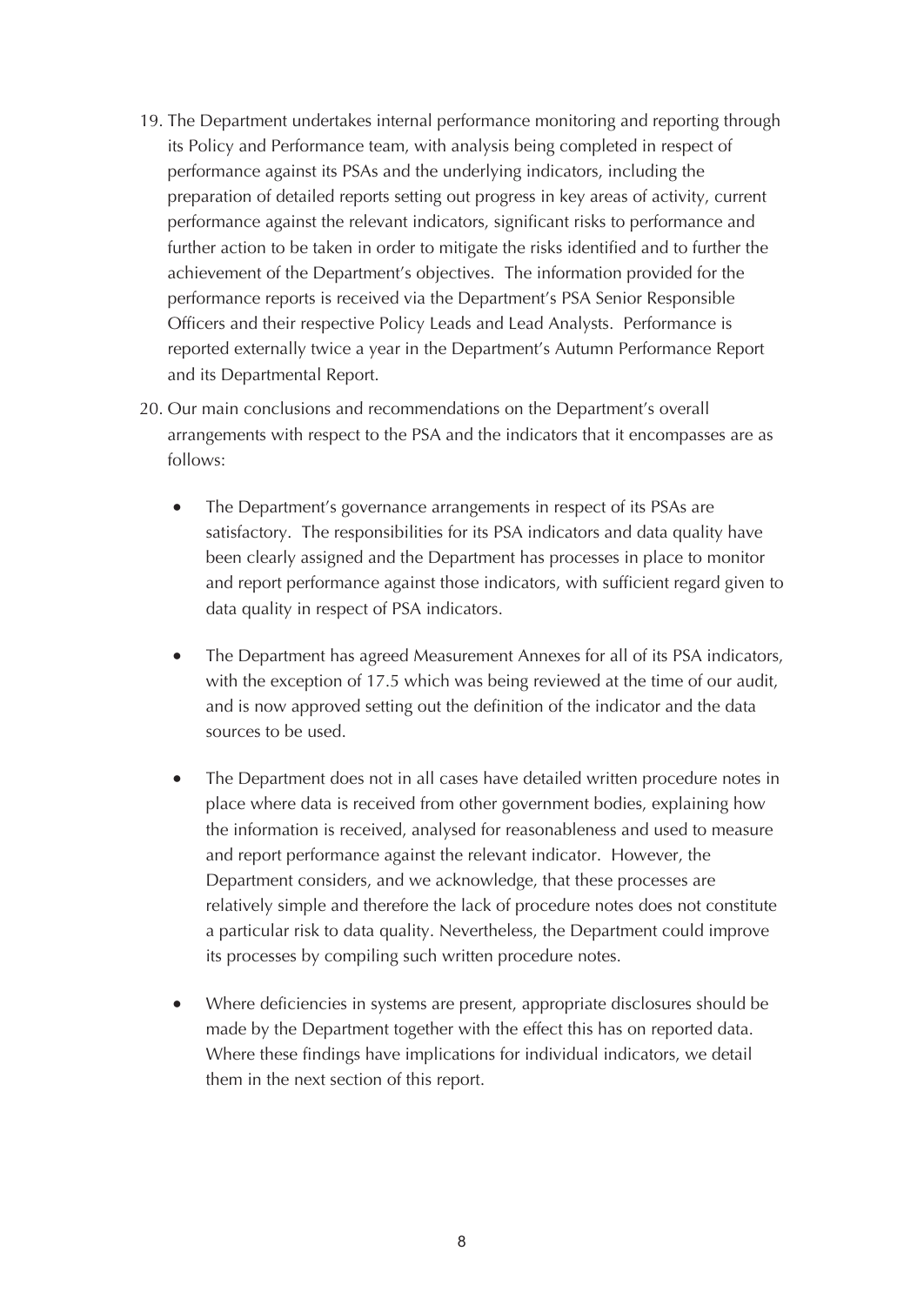The Department is currently putting in place the arrangements necessary to implement the new Code of Practice for Official Statistics published by the UK Statistics Authority in January 2009. At the time of writing this report an updated statement of compliance with the principles and protocols had not been issued.

#### **Assessment of indicator set**

21. In undertaking the validation we reviewed the documentation associated with the PSA, including the Delivery Agreement, and considered whether the indicators selected to measure progress were consistent with the scope of this PSA. The PSA areas are interlinked, income affects health and health affects the ability to maintain independent living. We conclude that the PSA is wide ranging and the indicators selected afford a reasonable view of progress.

# **Findings and conclusions for individual data systems**

22. The following sections summarise the results of the NAO's examination of each data system.

# **Indicator 17.1: The employment rate of those aged 50-69 and difference between this and the overall employment rate**

#### **Conclusion: GREEN (Fit for purpose)**

23. We have concluded that the data system underlying this indicator is fit for the purpose of measuring and reporting performance against the indicator.

#### **Characteristics of the data system**

- 24. Performance against the indicator is calculated using quarterly data provided by the Office of National Statistics (ONS) through the Labour Force Survey (LFS). Some analysis is required to calculate the employment rate for the 50-69 age group, and to compare it to the overall employment rate. Quarter two data is used to measure performance as the data is subject to seasonal fluctuations (e.g. due to employment rates during holiday periods).
- 25. The Department maintain their own dedicated LFS team which acts as a liaison point between the ONS and the client teams within the Department who use the data for analysis and reporting.
- 26. Employment rates are calculated for both the 50-69 age group, and the 16 to state retirement age group. Employment is indicated by paid employment in the week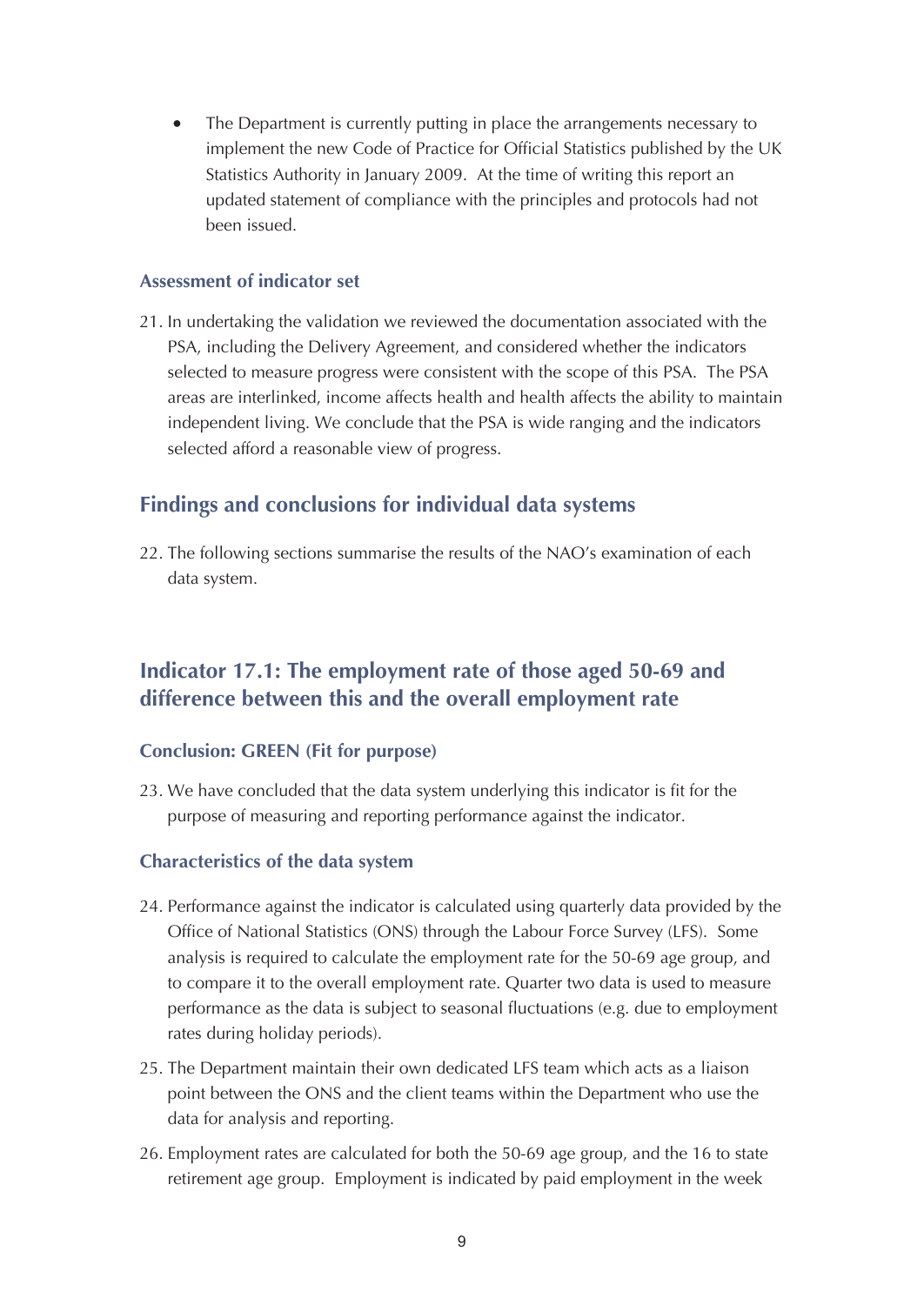before the survey, or a number of other carefully defined activities such as unpaid employment in a family business.

#### **Findings**

- 27. The LFS is produced by the ONS, which makes the data available to the Department at respondent level. This allows the Department's Extending Working Lives team to extract the data relevant to 50-69 year olds and calculate the employment rate for this age group for the quarter. The overall employment rate is also calculated, to allow the difference between the 50-69 employment rate and the overall employment rate to be calculated.
- 28. The data is also used by the LFS team within the Department to calculate the indicator independently of its Extending Working Lives team. The results are compared, and re-calculated as necessary by both teams to provide assurance that the values produced and reported are accurate. After this comparison has been undertaken the performance against the indicator is published.
- 29. This indicator has been calculated for several years by the Department. The Department has in place a specific team which receives and owns the LFS data for the whole Department. The team performs quality assurance checks, including trend analysis, completeness checks and file integrity checks on all data received through the LFS before it is released to the individual analysts responsible for processing and reporting throughout the Department.
- 30. Our review of the Autumn Performance Report 2008 and the Departmental Report 2009 found that the indicator is reported in a clear fashion, showing the employment rate and difference to the overall employment rate for each quarter. The baseline of quarter two 2007/08 was reported in both documents. The quarter two 2008/09 data has yet to be published in this form, so progress against the overall PSA has yet to be reported.
- 31. To assist the reader of the reports, the Department should disclose that the data used in calculating the indicator is seasonal and therefore comparisons between different quarters in the same year are not valid. Current reporting does refer to the fact that the data is seasonal and unadjusted but does not, however, explicitly mention the quarter 2 comparison.

# **Indicator 17.2: The percentage of pensioners in low income**

#### **Conclusion: GREEN (Fit for purpose)**

32. We have concluded that the data system underlying this indicator is fit for the purpose of measuring and reporting performance against the indicator.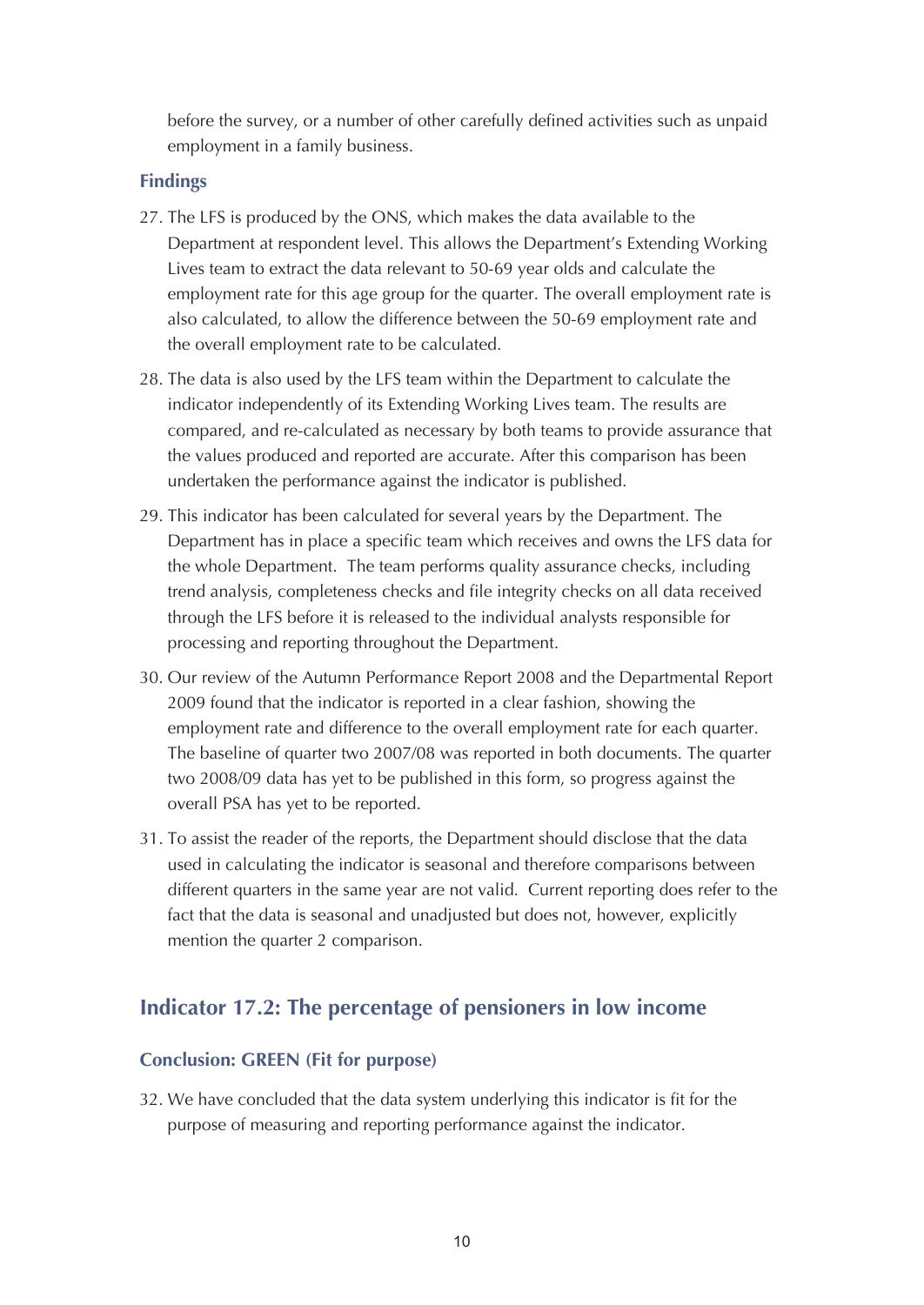#### **Characteristics of the data system**

- 33. The indicator is calculated using data obtained from the Family Resources Survey (FRS). The FRS fieldwork is jointly carried out by the ONS and the National Centre for Social Research (NatCen) using a questionnaire designed and sponsored by the Department. NatCen is responsible for updating the questionnaire annually, with the questionnaire changes specified by the Department after consultation with key stakeholders. The data is collated and subject to quality assurance procedures by the ONS, before being released to the Department's own dedicated FRS team.
- 34. The FRS team is responsible for much of the data processing and data cleansing. The team also manages the release of data sets and access to the data sets for client teams within DWP.
- 35. The Department's own Households Below Average Income (HBAI) team is the client. The team uses the FRS data to calculate the income levels for the population as a whole, and this is used to set the income levels against which pensioner income is reported. The calculations are also performed by the Institute for Fiscal Studies, using its own separate methodology. These are then reconciled with the figures produced by the HBAI team, agreeing the figures to the pence and the person, to ensure that the accuracy of the figures reported. The income statistics from the HBAI were subject to a National Statistics Quality Review in 2004. As the main source of HBAI data, the review focused heavily on the FRS. No significant changes have been made to the data systems since this review took place other than addressing the recommendations made within the report.

- 36. The FRS excludes those pensioners living in residential care homes. Whilst it is difficult to define household income for such people, initial analysis undertaken by the Department indicates that this will not impact on the trend data reported. This is because the proportion of pensioners living in residential care homes is a relatively small proportion compared with those in private households and therefore the Department does not consider it would be cost-effective to undertake additional surveys. This omission has not been reported in the 2009 Departmental Report or the 2008 Autumn Performance Report.
- 37. Our review of the Department's Autumn Performance Report 2008 and the Departmental Report 2009 found that reporting also does not refer to the inherent limitations of sampling such as the omission of people in residential care. There is also no reference to the accuracy of the data reported; for example, confidence levels are not disclosed for the data series, which can explain to the reader of the reports whether the trends in reported data are statistically significant.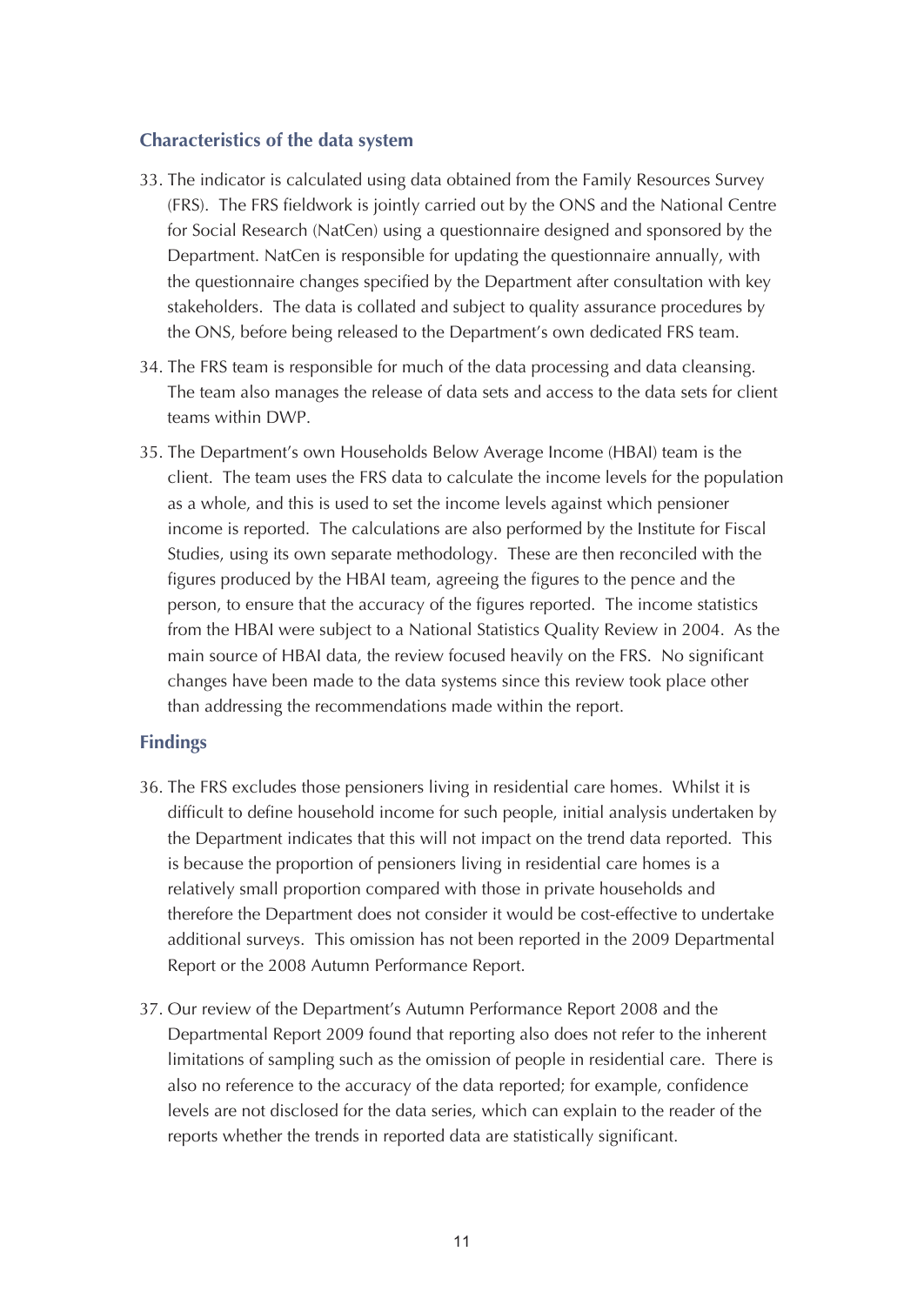- 38. Our review demonstrated that the principles of the Code of Practice for National Statistics had been met in respect of this indicator, however, at the time of our fieldwork, the Department was in the process of preparing its statement of compliance.
- 39. As with all indicators which source data from the FRS, there is a significant (approximately 12 month) time lag between the period when data is collected and when it is reported.

# **Indicator 17.3: Healthy life expectancy at age 65**

## **Conclusion: AMBER (Disclosure)**

40. We have concluded that the data system underlying this indicator is broadly appropriate, but includes limitations that cannot be cost-effectively controlled; the Department should explain the limitations of these.

## **Characteristics of the data system**

- 41. The indicator measures healthy life expectancy at 65. Life expectancy at 65 has been increasing strongly but the number of years spent in good health is increasing at a slower rate; the Government's aim is to increase the number of years spent in good health from age 65 onwards. The Department for Communities and Local Government's (CLG's) Place Survey also collects data relevant to the PSA, although this is used to measure local performance and is not reported against the PSA in the Departmental Report or Autumn Performance Report.
- 42. Standard questions are included in the General Household Survey (GHS), which includes a self assessment on the condition of individuals' health and illness. Specific questions are asked, such as 'do you consider yourself to be in good health/fair health?' etc. In addition specific data on long term illnesses is collected. This data is applied to actuarial forecasts of life expectancy at 65, which are published in the ONS Health Statistics Quarterly. These data sets together estimate how many years will be spent in good health.
- 43. The information from the GHS is used to produce national performance against the indicator and is used in reporting in DWP's Autumn Performance Report, Departmental Report and Business Plan. The CLG Place Survey, which includes similar questions to the GHS, is used to report performance at a local level internally within the Department. It is available as a method of reviewing the results of the GHS for reasonableness, along with those from other data sources such as the Health Survey for England. For the purpose of PSA 17 reporting, only the GHS is relevant.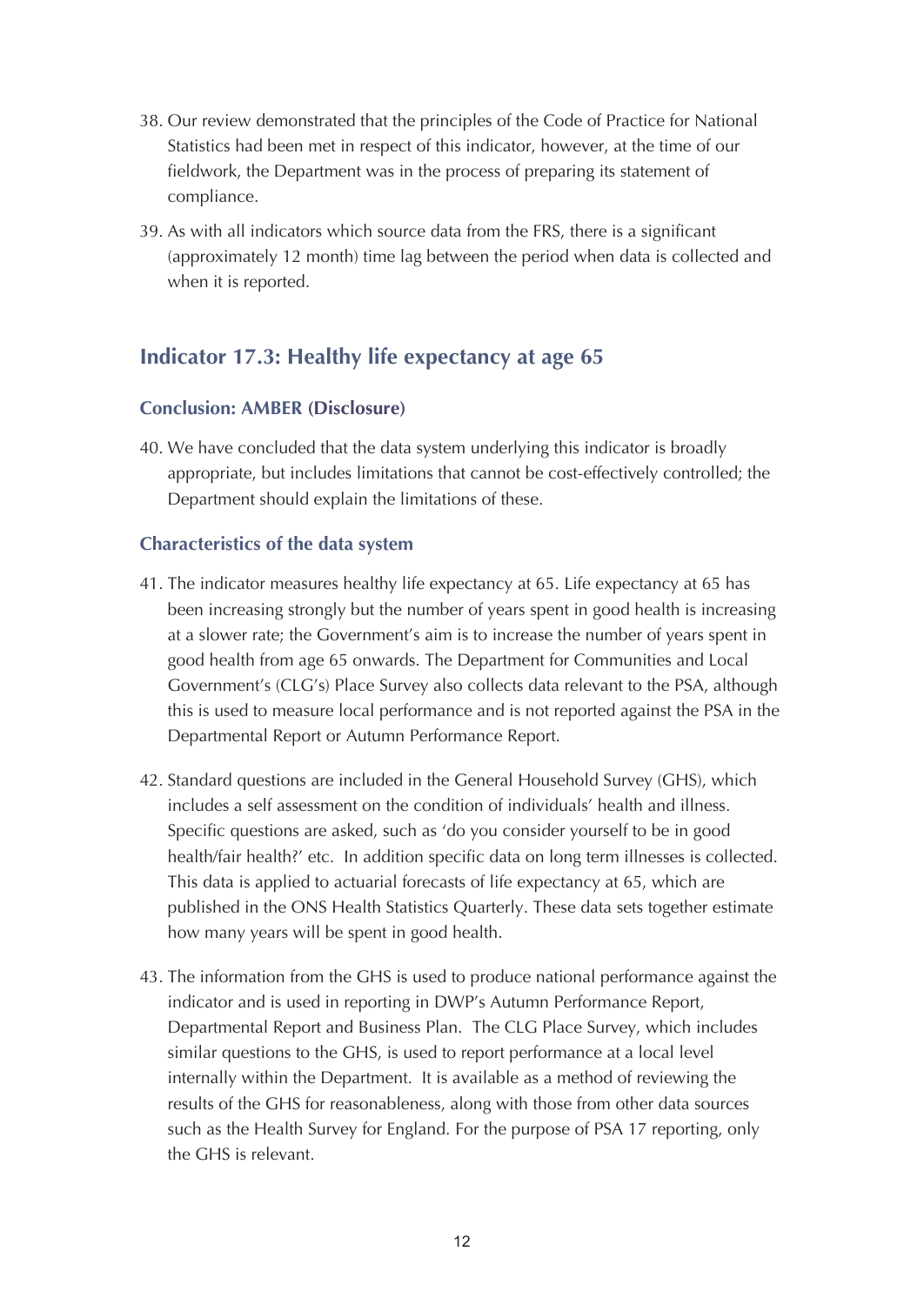- 44. The GHS is carried out annually, and has been produced since 1971. The survey is supported by guidance issued by the ONS on sample design and response, sampling errors and weighting. The survey covers approximately 13,000 households, for which the survey sample is selected using the Royal Mail's Postcode Address File (PAF).
- 45. This PAF contains the addresses for approximately 27 million private households in the UK which receive fewer than 50 items of mail per day. The PAF of 'small users' is a recognised method of selecting a random sample. The survey is undertaken using the recognised survey technique of Computer Assisted Personal Interviewing for face to face interviews and Computer Assisted Telephone Interviewing for telephone interviews.
- 46. Checks on data quality are undertaken by the ONS as the information is produced. Healthy life expectancies are reported annually through the ONS Health Statistics Quarterly, at which point they are used by DWP to measure progress against the indicator. The Department carries out reasonableness checks of the data, in particular, is the data in line with previous years and is it in line with expectations. Healthy life expectancies are published two years after the GHS data has been collected, due to the time needed by the ONS to combine the data with life expectancy data and carry out the necessary quality assurance processes.

- 47. One limitation of the data stream used to measure progress against this indicator is the time lag between the period being measured and the point at which performance data for this period becomes available from the ONS. The baseline has been set at 2005-07 but the data for this period was not expected to be received by the Department until early 2010 and was therefore not reported in the Departmental Report 2009. The delay arises for a number of reasons. Firstly, the indicator is reported as a rolling three year average, meaning that the data collection required for 2006 was not completed until 2007. The GHS data for 2005-2007 is then subject to processing and data quality measures within the ONS which can take around one year. Following this, the self-reported health data needs to be combined with life expectancy figures which are not available until slightly later.
- 48. The combination of these data streams to arrive at the performance against the indicator involves a complex process which takes further time to complete. The results are then released by the ONS to the Department, where minimal processing of data is undertaken.
- 49. The Department was aware of this limitation when deciding to use this data stream from the ONS, but there appeared to be no alternative option available. The GHS is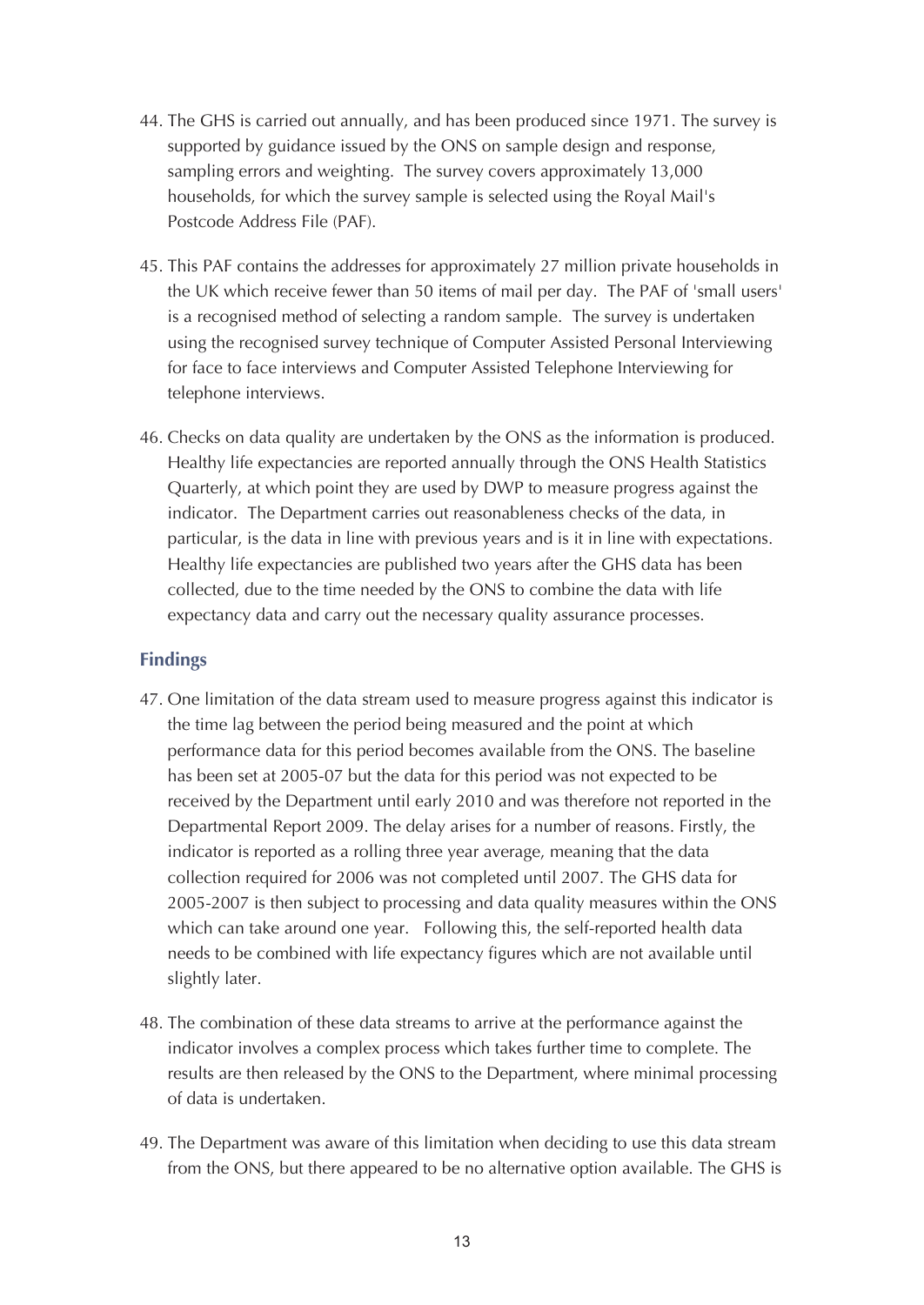an established survey and has data available going back a number of years. Despite the fact that the data available within any Spending Review period will be of limited use in assessing performance within that period, the indicator was determined as an important indicator to measure over a longer period of time.

- 50. Since there appears to be no alternative measure for this indicator, we recommend that the Department discloses within its performance reports the reasons for the time lag between the period being measured and the data being published, and explain why no alternative measures, which might report performance more quickly, are feasible.
- 51. The Measurement Annex in place at the time of this review referred to the CLG's Place Survey as the source data set. The GHS is actually used to measure national performance against this indicator. At the time of our review the Department was in the process of updating the Measurement Annex to correct this inaccuracy and agreeing the procedure for publishing the revised version of the Annex. The revised Measurement Annex was published on 6 January 2010.
- 52. The Department has undertaken an assessment of the risks in using ONS produced information, and has concluded that the risk is low. This assessment, however, is not formalised. The Department could improve its processes by compiling written procedure notes, explaining how the information is received, analysed for reasonableness and used to measure and report performance against the indicator. However. it is acknowledged that these processes are relatively simple and so the lack of procedure notes does not constitute a particular risk to data quality.

# **Indicator 17.4: The proportion of people over 65 who are satisfied with their home and their neighbourhood**

#### **Conclusion: AMBER (Disclosure)**

53. We have concluded that the data system underlying this indicator is broadly appropriate, but includes limitations that cannot be cost-effectively controlled; the Department should explain the limitations of these.

#### **Characteristics of the data system**

54. Performance against this indicator is determined by a simple calculation undertaken by the Department for Communities and Local Government (CLG) using data published in the English Housing Survey (EHS). This is a new survey that is not yet a National Statistic. Previously the data was sourced from the survey of English Housing which was a National Statistic; this has been amalgamated with the English House Condition Survey, which was not a National Statistic, to create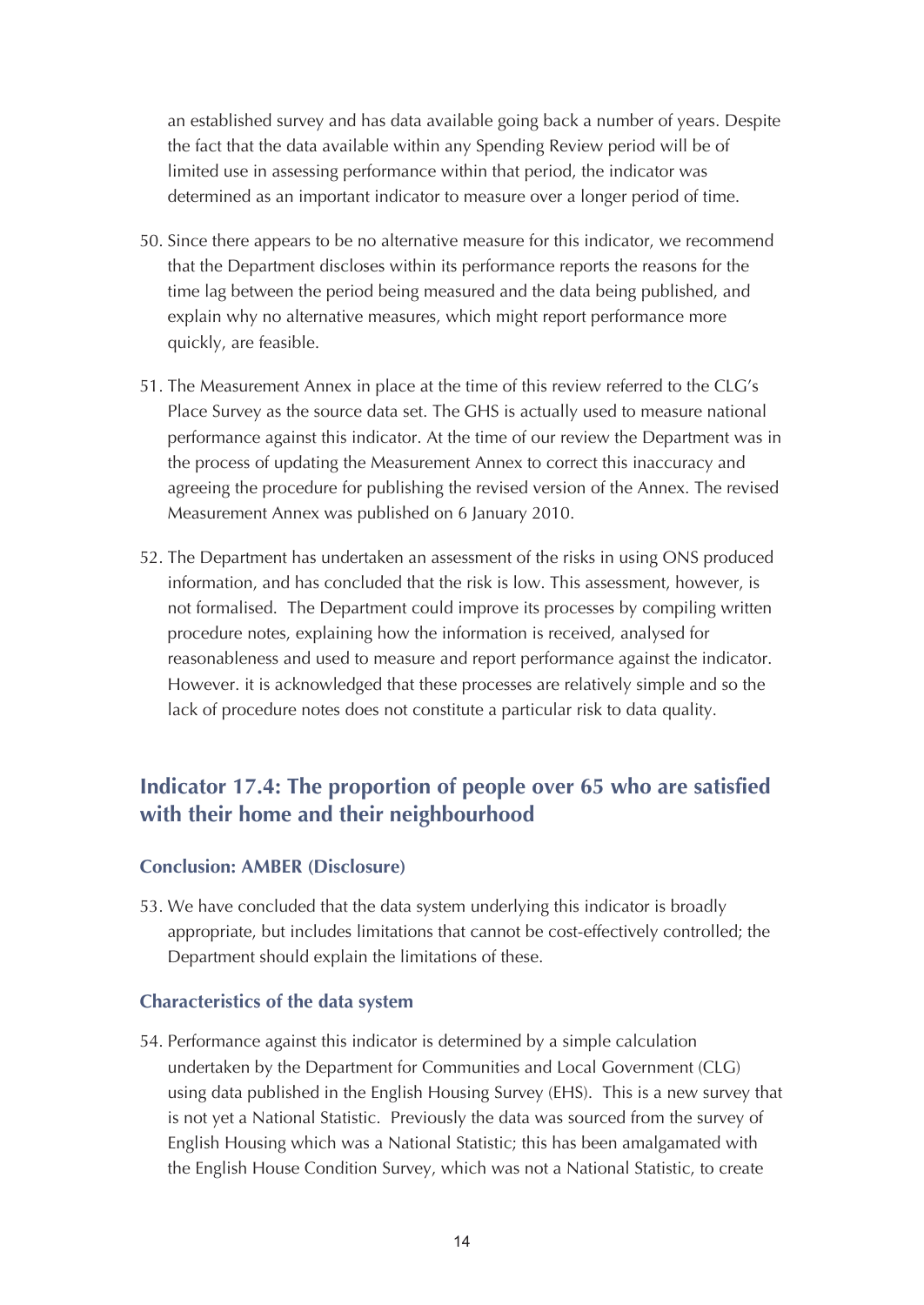the EHS. Accreditation for the new survey as a National Statistic is being sought for 2010.

- 55. The data used for the indicator is a response to two specific questions from those respondents aged over 65:
	- Are you satisfied with your home?; and
	- Are you satisfied with your neighbourhood?
- 56. Responses are easy to categorise which allow a simple analysis and calculation of the data.

- 57. The indicator has been calculated for several years using data from the EHS and English House Condition Survey, having been an indicator in previous Comprehensive Spending Review periods. The Department has discussed the move to a new survey with the CLG and the risk log monitors risks associated with the survey and potential quality issues which may arise. Although our review indicates that these procedures are considered robust, and initial verbal discussions had been undertaken about the consistency of questions, further work was still to be undertaken to ensure comparability. Subsequent to our review, the Department has received written confirmation from CLG that they should be able to provide consistent information and the Department intends to do further additional analysis once the data is available to ensure that it is still accurate.
- 58. The indicator does not currently set out how progress is to be monitored against this indicator. At the time of this review the baseline had been published, but no subsequent data was available to measure progress against the indicator. The time lag in obtaining the data for publication limits its usefulness in measuring performance within the Spending Review period. The indicator measures the proportion of people aged over 65 who are satisfied with their home and their neighbourhood.
- 59. The Department could perform its own independent calculation of performance against the indicator, since it is provided with the underlying data to allow this to be done. However, it is recognised that the calculation is simple and that this does not necessarily represent a weakness in the data system. The Department also does not have written procedure notes in place explaining how the information is received and analysed.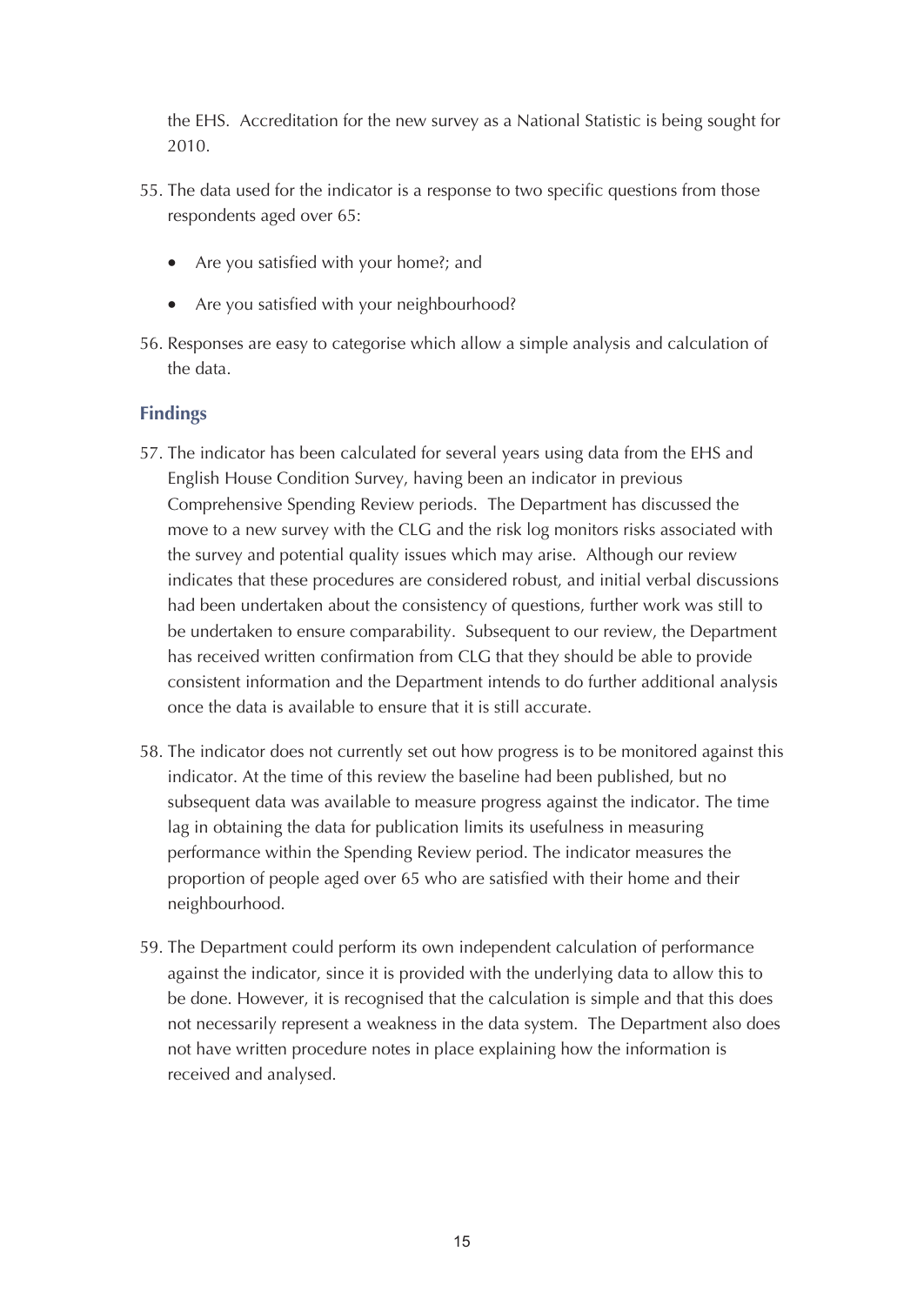# **Indicator 17.5: The extent to which people over 65 receive the support they need to live independently at home**

## **Conclusion: AMBER (Disclosure)**

60. We have concluded that the data system underlying this indicator is broadly appropriate, but includes limitations that cannot be cost-effectively controlled; the Department should explained the limitations of these. This indicator is led by the Department of Health.

#### **Characteristics of the data system**

- 61. The indicator measures the extent to which people over 65 receive the support they need to live independently at home. Data is collected through the Office for National Statistics' Omnibus Survey.
- 62. A standard question is included in the Omnibus Survey as follows:

*"In your opinion, are older people in your local area able to get the services and support they need, to continue to live at home for as long as they want to? (This could include help or support from public, private or voluntary services or from family, friends and the wider community)".*

- 63. Data is collected from the Omnibus Survey on a quarterly basis, giving details of the percentage of respondents answering yes, no or don't know. The survey has been produced since 1990. The survey is supported by guidance issued by the ONS on sample design and response, sampling errors and weighting and grossing.
- 64. The survey sample is based on the Royal Mail's PAF of 'small users', which is a recognised method of selecting a sample. The PAF contains the addresses for approximately 27 million private households in the UK which receive fewer than 50 items of mail per day. Each month 67 postal sectors are selected and within each sector, 30 addresses are chosen randomly giving a final sample of 2,010 addresses each month.
- 65. The survey is undertaken using the recognised survey technique of Computer Assisted Personal Interviewing for face to face interviews. The survey interviews are conducted using Blaise (a computer-assisted survey design and processing system) questionnaire programming tool on a laptop. On completion of the survey the data is cleaned, weighted, analysed and tabulated by the ONS research team.
- 66. Survey results are published on a quarterly basis. This information is used to report national performance against the indicator in the Department's Autumn Performance Report, its Departmental Report and Business Plan.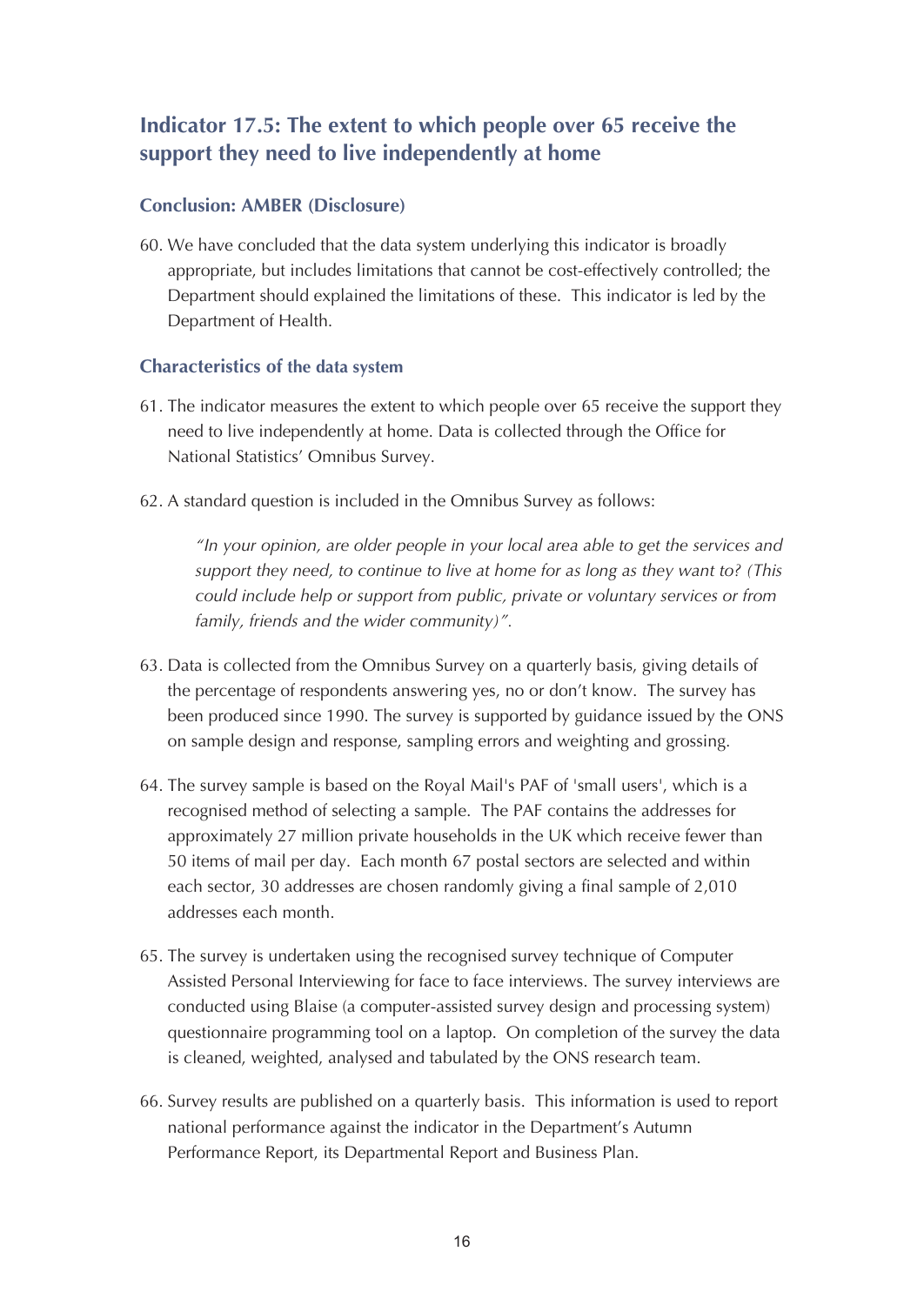- 67. This is a new indicator and associated data system. The first data collected to assess performance against the indicator related to April 2009. The Departmental Report 2009 did not contain any performance data but simply described the data system which would be used in the future. Subsequent to our review, the Department published the first set of performance data in its Autumn Performance Report in December 2009.
- 68. The indicator is measured using a survey question which is inevitably perceptionbased rather than an objective measure. This has been disclosed in the Departmental Report 2009. However, it could lead respondents of the survey who do not have contact with older people in their community to assert a view nevertheless. This may mean that the reported data from the survey does not match up with reality. In November 2009, the Department has sought to address this by restricting the question in the survey to those who have personal experience of the support services (specifically, whether they, or a friend or family member has received support to live independently) and the baseline data has taken this into account.
- 69. A recognised limitation of the data stream is that the Omnibus Survey covers only private households and not individuals in residential care. For this particular measure, the views of people who are living in residential care homes would be particularly relevant, as they are more likely to be people who did not have sufficient support to live independently. They might also be less likely to have friends or family members who would answer the survey knowing about their circumstances. However, having considered this issue, the Department has determined that it would not be cost-effective to undertake additional surveys.
- 70. A Measurement Annex is in place for the indicator; however the Annex in place at the time of this review referred to the CLG Place Survey as being the data source, when in fact the Omnibus Survey is the data source reported on in the Departmental Report. This inaccuracy has now been corrected in a revised Measurement Annex.
- 71. The Department has undertaken an assessment of the risks using ONS produced information and has concluded that the risk is low. This assessment, however, is not formalised. The Department could improve its processes by compiling written procedure notes, explaining how the information is received and used to measure and report performance against the indicator. However, it is acknowledged that these processes are relatively simple and so the lack of procedure notes does not constitute a particular risk to data quality.